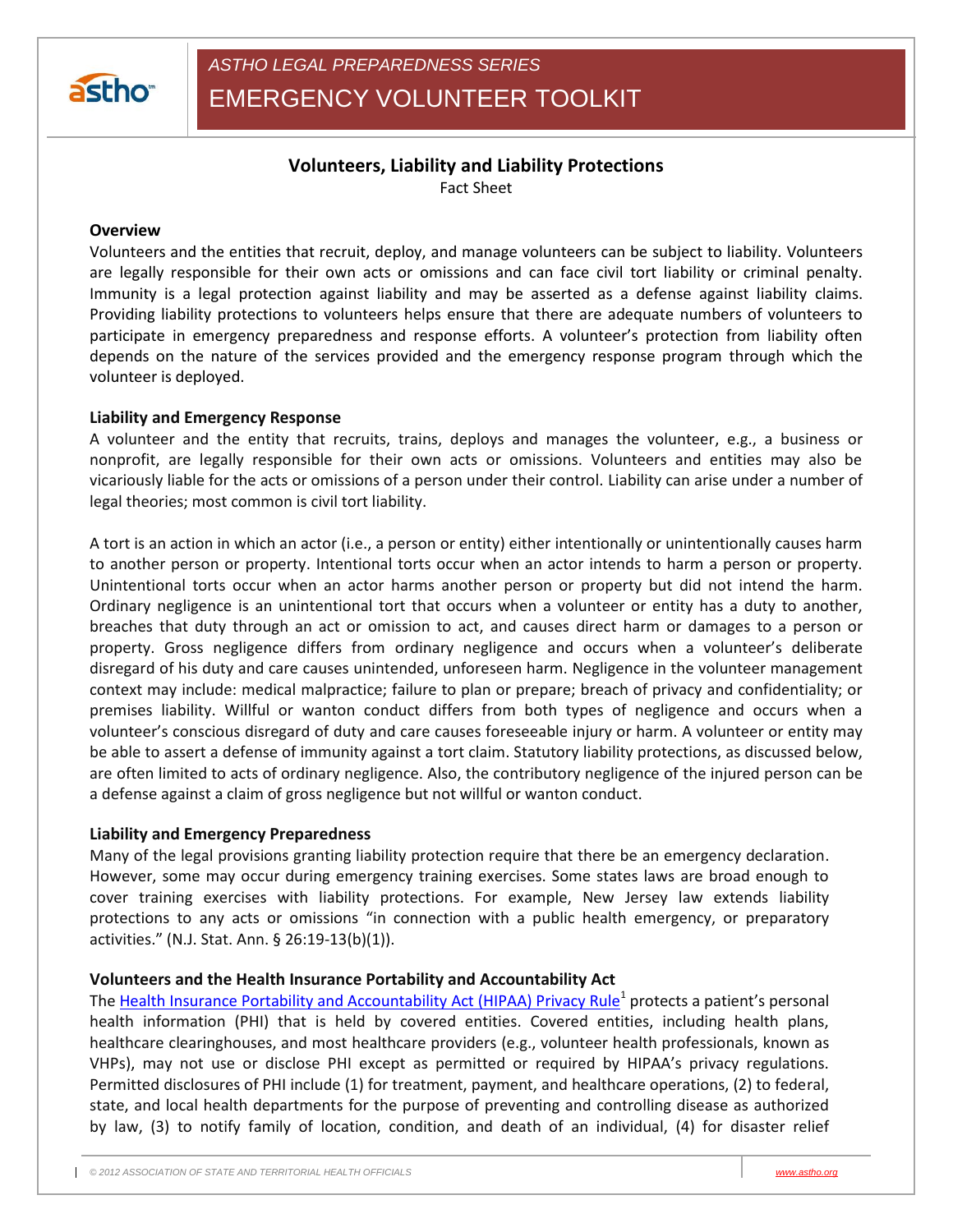purposes, (5) to prevent or lessen a serious threat to health or safety, (6) to law enforcement to locate a missing person, (7) to a medical examiner to identify a body, and (8) to a funeral director to carry out duties regarding the deceased. The HIPAA Privacy Rule remains in effect during emergencies unless the federal government suspends it. For a more detailed discussion of HIPAA's provisions as applied to use and disclosure of identifiable health information, see materials contained in the Public Health and Schools Toolkit.

### **Volunteer Immunity and Liability Protections**

State and federal laws form a patchwork of immunity for volunteers and entities. Immunity often depends on the nature of the services that the volunteer provides and the specific emergency response program or law under which the volunteer is deployed. The doctrine of sovereign immunity holds that a government cannot be sued for injuries resulting from its actions or inactions. Also, a government's employees and agents cannot be sued for injuries that occur in the course of their official duties. This concept of immunity, however, has been refined over time. In some states and at the federal level, injury claims are, with certain exceptions, expressly allowed by law through the Federal Tort Claims Act and state tort claims acts. In other states, the general concept of sovereign immunity is retained but the immunity is waived in certain instances, such as when an employee commits gross negligence, a crime, or violates an individual's constitutional rights.

Volunteer protection acts, or similar provisions, may also be found in state law. These laws limit the civil liability of uncompensated volunteers at nonprofit organizations or governmental entities under a specific set of circumstances. The protections provided by these volunteer protection laws are not limited to emergency response volunteers, but instead apply to all volunteers who meet the requirements set out by the law. The federal [Volunteer Protection Act](http://www.gpo.gov/fdsys/pkg/PLAW-105publ19/pdf/PLAW-105publ19.pdf)<sup>2</sup> is applicable in all the states, and states may enact their own volunteer protection laws that grant more protections than the federal law. See the ASTHO fact sheet on Volunteer Protection Acts and Good Samaritan Laws for more details.

The [Federal Tort Claims Act \(FTCA\)](http://biotech.law.lsu.edu/cases/immunity/ftca.htm)<sup>3</sup> is generally the exclusive path by which individuals can seek compensation when injured by federal employees—including volunteers—acting within the scope of their responsibility. FTCA immunizes federal government volunteers from tort liability by substituting the federal government as the defendant in certain types of suits brought against the federal government. It does not cover volunteers in non-governmental settings. Coverage under FTCA does not require that an emergency declaration be in place before immunity attaches. FTCA contains a number of exceptions under which the United States may not be held liable, even though a private employer could be held liable under state law. Among these exceptions are: (1) the performance of discretionary functions; (2) commission of intentional torts; (3) damages caused by the United States imposing or establishing a quarantine; and (4) claims arising in a foreign country. Federal volunteers may still be sued for violating the U.S. Constitution or a federal statute that authorizes suit against an individual.

A number of other federal and state laws provide immunity and other liability protections for specific individuals, entities, or classes of actors for their roles in preparing for or responding to emergencies. These laws may address immunity for volunteers—especially healthcare volunteers—and organizations and individuals involved in making or administering vaccines, drugs, and other countermeasures to public health emergencies. Some federal laws confer federal immunity for activities conducted by state or local actors. For example, persons involved with certain activities related to countermeasures may be eligible for liability protection under the **Public Readiness and Emergency Preparedness Act (PREP Act)**<sup>4</sup> (e.g., manufacturers, distributors, program planners, and qualified persons who prescribe, administer, or dispense countermeasures). In some states, emergency authorization laws provide liability protections for volunteers and other responders. Mutual aid agreements in which states agree to exchange assistance during emergencies can also provide immunity if volunteers are deemed to be state employees, thereby making them eligible for governmental immunity.